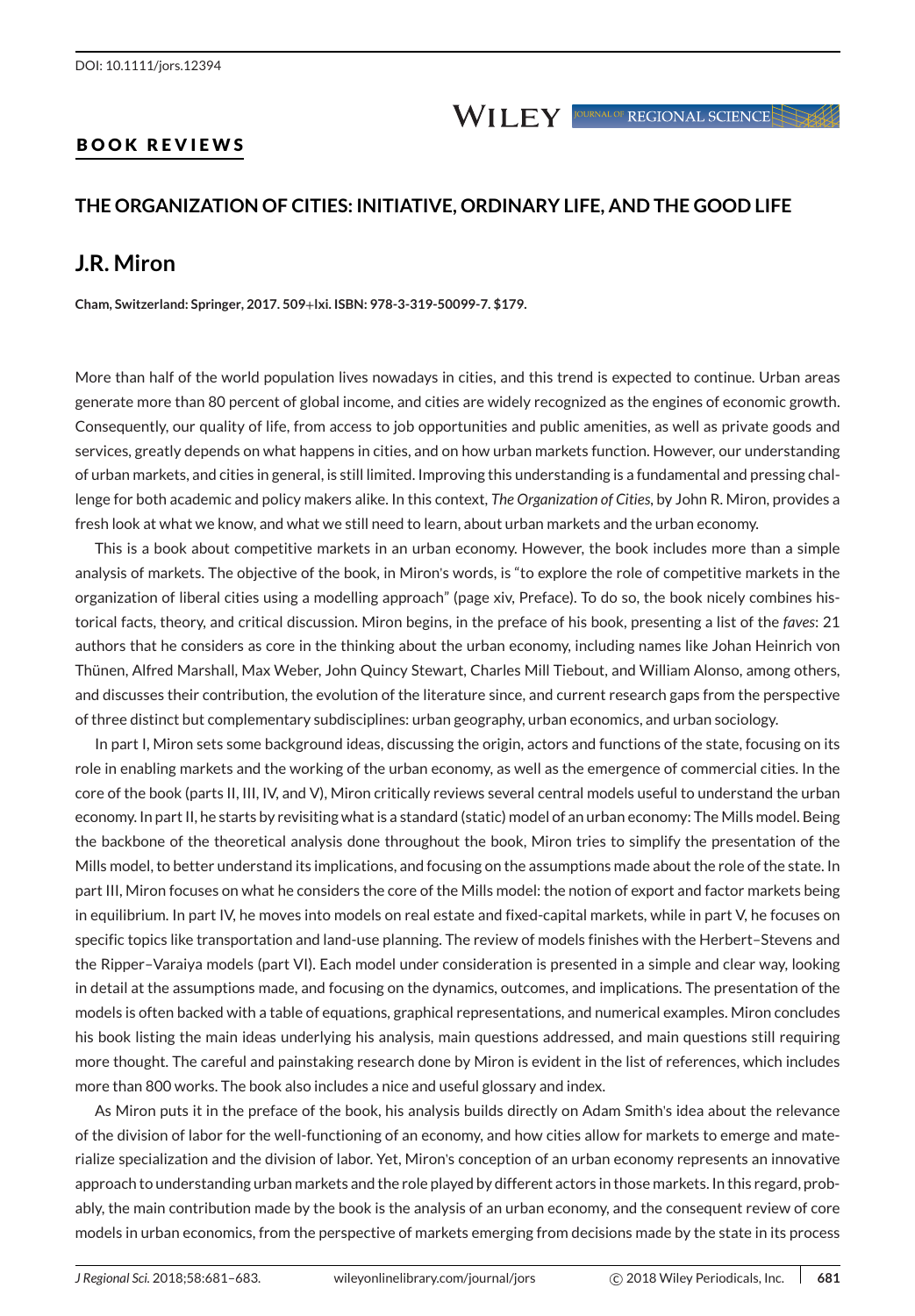of decentralization and entitlement of other (economic) agents. In this perspective, Miron departs from thinking about the role of the state in the operation of urban markets and the impact of policy tools. An underlying character of the book is the thinking about an *all-encompassing government*(in which all decisions are made by the state), who eventually decentralizes parts of its functions and entitles other actors in the performance of economic activity. Subsequently, when wondering about the urban economy, Miron is asking how and why governments encourage an urban economy, or in other words, how decentralization and entitlement enable an urban economy. This process of decentralization naturally leads to competitive (urban) markets, what the book is mainly about.

As any work of this magnitude, the book has some limitations. One of these relates to the context in mind. Throughout the book, Miron's perception of a city seems to fit more with the case of advanced countries, with relatively wellfunctioning states and markets. Urban realities and dynamics in developing countries can be quite different. Of relevance for the discussion of the book, cities in poorer countries suffer from great deficiencies of governance, property rights are not properly defined, and markets can be far from competitive. Thinking about urban economies in developing countries requires complementary, or even alternative, theoretical tools to the ones discussed in the book.

All in all, in his book, Miron does a rich review of our understanding on the organizations of cities, and in particular, on the interplay between governance and markets in configuring the urban economy. Although the book can be seen as mainly derived from (urban) economics, the author borrows from different fields, including geography, sociology, history, and political science. As a result, the book provides an extraordinarily rich work by John Miron on the organization of cities and the urban economy, providing information about key authors in the literature, historical backgrounds on the origin of the state and cities, detailed explanation of key theoretical models, and a critical discussion of each of these models. As such, the book represents excellent material for anyone interested in the organization of cities, and on the role of the state in the development of the urban economy. At the same time, the book also represents an invitation for further and alternative research that may be of great value to policy makers concerned with the urban economy.

> David Castells-Quintana *Department of Applied Economics, Universitat Autonoma de Barcelona*

## DOI: 10.1111/jors.12395 **CENTRAL ASIA AND THE SILK ROAD: ECONOMIC RISE AND DECLINE OVER SEVERAL MILLENNIA**

### **S. Barisitz**

**Studies in Economic History Series. Cham, Switzerland: Springer, 2017. 282**+**xv. ISBN: 978-3-319-51212-9.**

The history of the Silk Road that links the East (the Orient, in particular China) and theWest (the Occident, in particular the Mediterranean area) is a fascinating topic in premodern economic history. The Road is not an actual road but rather a network of potential geographical connections and its efficacy to function as a mode for transcontinental trade to a large extent depends on heterogeneous and changing institutional conditions. Clearly then, the Road can only truly connect when each of its heterogeneous network elements is reasonably safe and stable. An interesting aspect of the Road is that its history spans so many different cultures, civilizations, and empires. Therefore, changing conditions of time and place are associated with periods in which the Road is a stronger trade route and periods of relative decline. It continued reemergence time and again testifies the importance of historic conditions for international trade that echoes in the recent Chinese plans to create a China-centered trading network (the One Road, One Belt initiative) that aims to increase connectivity of the Eurasian countries.

*Central Asia and the Silk Road* is organized in five chapters. The introductory chapter explains the study's aim to achieve a synthetic economic approach to the existing literature. The study essentially provides a summary narrative